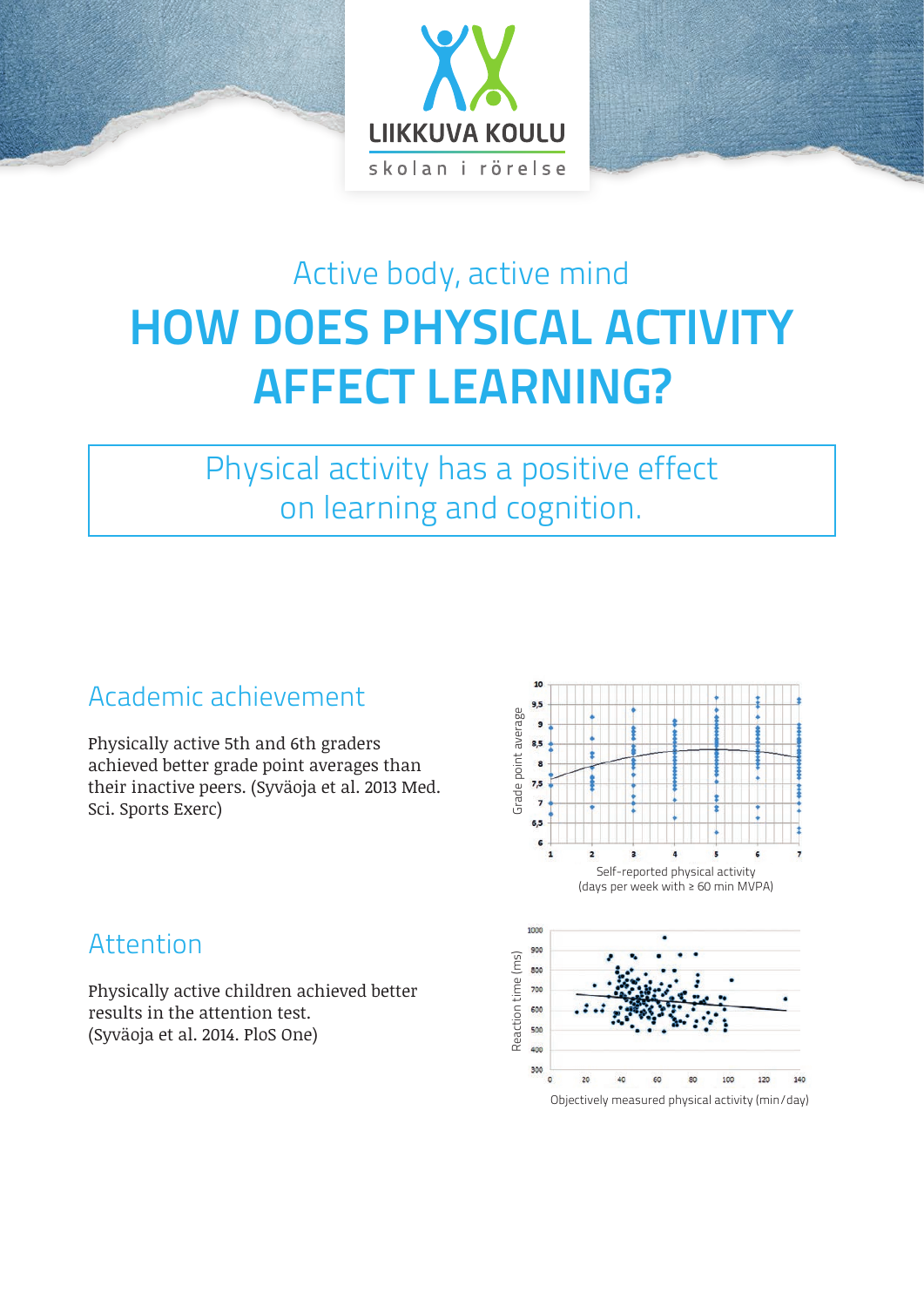#### Academic achievement

Physically active children had higher academic achievement scores at the age of 16. Motor skills at the age of 8 predicted physical activity and academic achievement at age 16. (Kantomaa et al. 2012. PNAS)



#### Reading and arithmetic skills

Weak motor skills correlate with weaker reading and arithmetic skills. (Haapala et al. 2014. Med. Sci. Sports Exerc)

Motor skills

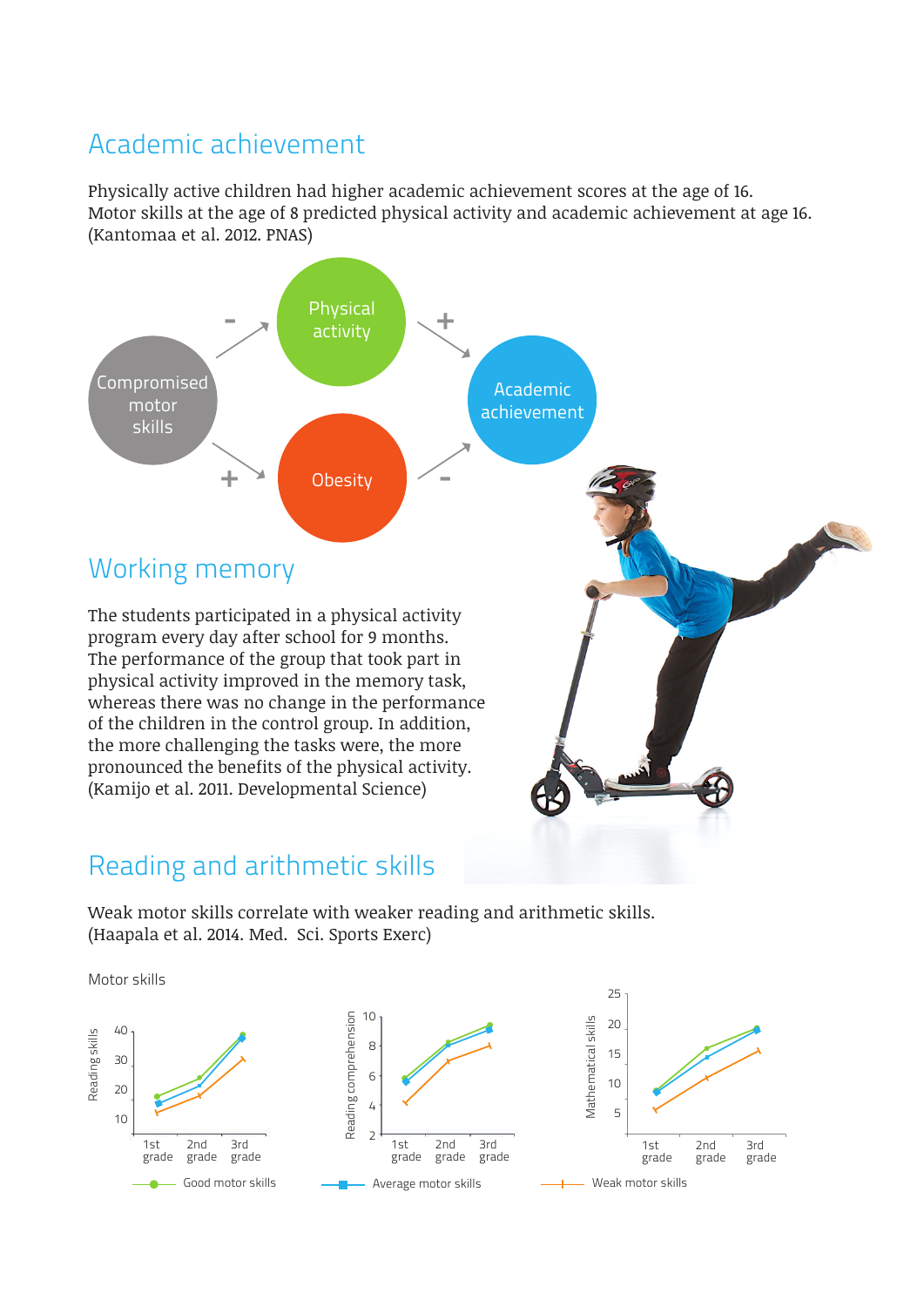# Executive functions

The performance of 8 to 9-year-old children who took part in physical activity improved to the level of young adults in tasks that require executive functions. (Chaddock-Heyman et al. 2013. Frontiers in Human Neuroscience)



### Physical exercise during the school day promotes learning

#### Executive functions/attention

Two 30-minute physical activity sessions a week were added for primary school students. These physical activity sessions led by teachers consisted of activities at moderate to vigorous intensity, such as tag games and modified ball games.

After six months, the results of the students who participated in the physical activity were considerably improved in tasks requiring executive functions, compared to those who did not participate. (van der Niet 2015. Pediatric Exercise Science)



In psychology, executive functions is a term that describes cognitive processes, which are necessary for the cognitive control of behaviour and processing information.

Executive functions control other cognitive functions that are essential for human behaviour, such as memory, attention and thinking.